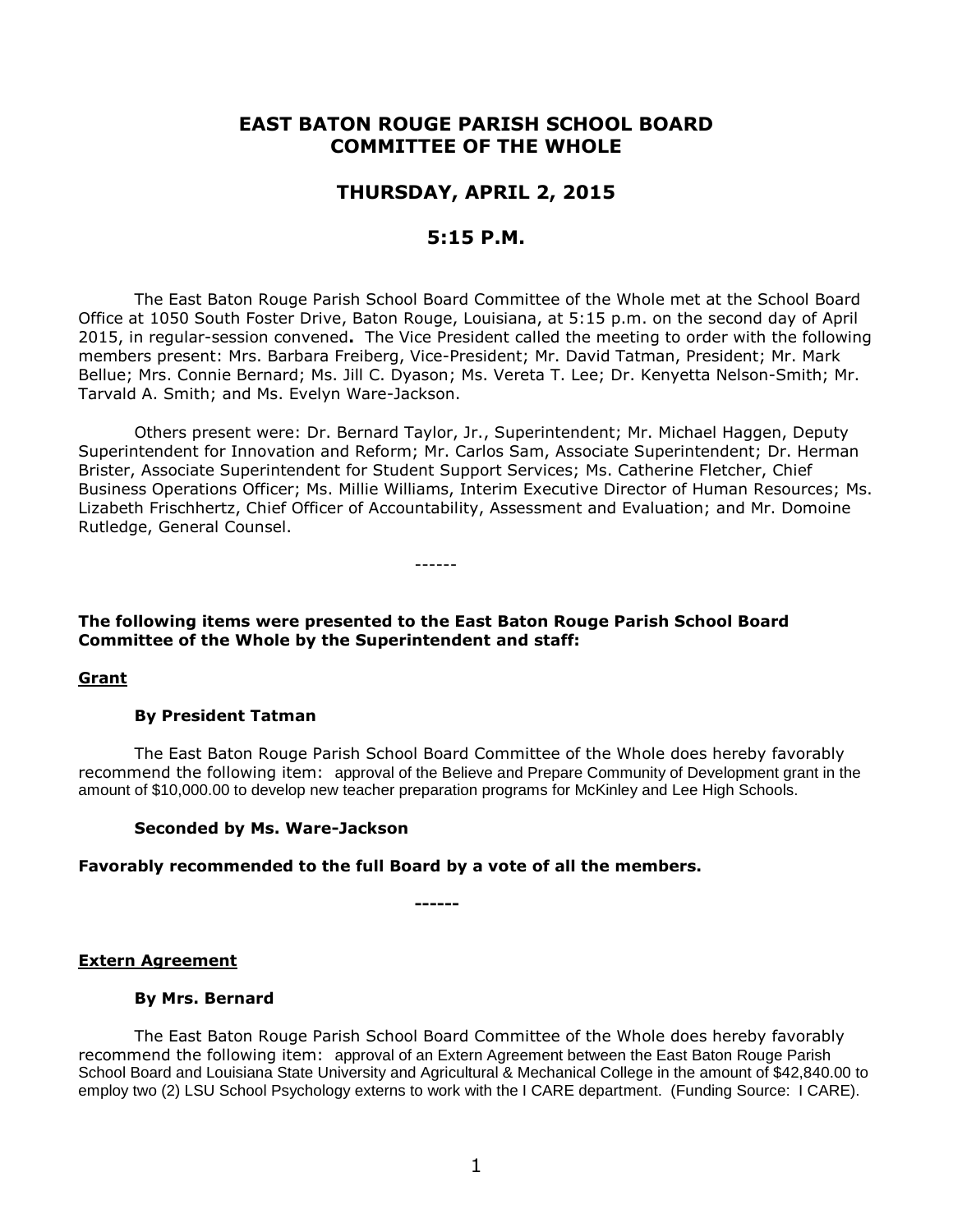## **Seconded by Mr. Bellue**

## **Favorably recommended to the full Board by a vote of all the members.**

**------**

### **Professional Services**

### **By Ms. Dyason**

The East Baton Rouge Parish School Board Committee of the Whole does hereby favorably recommend the following item: approval to renew a professional services contract between the East Baton Rouge Parish School Board and ECRA Group Incorporated in the amount of \$14,019.15 to provide professional development to the Title II Non-Public School Diocese of Baton Rouge. (Funding Source: Title II 2014-15).

## **Seconded by Mrs. Bernard**

**Favorably recommended to the full Board by a vote of all the members.**

**------**

**Servitude Agreement**

## **By Mrs. Bernard**

The East Baton Rouge Parish School Board Committee of the Whole does hereby favorably recommend the following item: approval of a Servitude Agreement between the East Baton Rouge Parish School Board and the East Baton Rouge Sewerage Commission for a Local Services Agreement/Cooperative Endeavor. The agreement serves as an acceptance of the transfer of property ownership and temporary access of equipment for a cash offer of \$26,090.00 for city-wide and future Prescott Middle School sewer improvements.

### **Seconded by President Tatman**

# **Favorably recommended to the full Board by a vote of all the members.**

------

# **Third Party Evaluator**

### **By Ms. Ware-Jackson**

The East Baton Rouge Parish School Board Committee of the Whole does hereby favorably recommend the following item: approval of a Third Party Evaluator with educational, organizational, legal, and financial expertise to provide an independent evaluation of charter school applications for the 2016-2017 school year. The proposed cost of this service to be provided by New Millennium Education, LLC., is approximately \$12,000.00.

### **Seconded by Mrs. Bernard**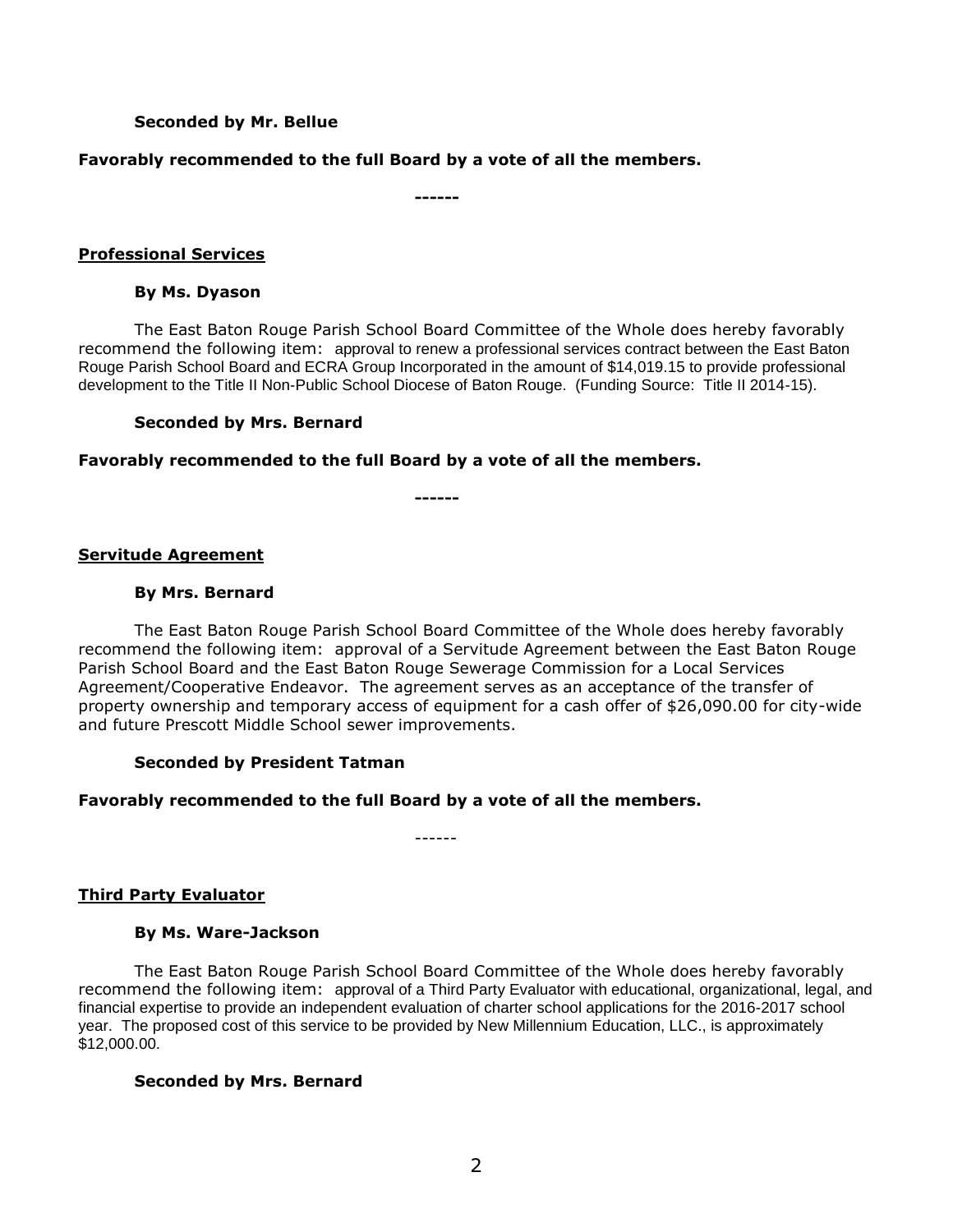## **Discussion followed.**

### **The following substitute motion was made.**

## **By Ms. Dyason**

The East Baton Rouge Parish School Board Committee of the Whole does hereby refer the following item to the East Baton Rouge Parish School Board **without a recommendation:** approval of a Third Party Evaluator with educational, organizational, legal, and financial expertise to provide an independent evaluation of charter school applications for the 2016-2017 school year. The proposed cost of this service to be provided by New Millennium Education, LLC., is approximately \$12,000.00. Staff will seek input from incoming superintendent, Warren Drake.

### **Seconded by President Tatman**

### **The vote on the substitute motion was as follows:**

| <b>Yeas: (5)</b> | Mrs. Bernard, Ms. Dyason, Vice-President Freiberg, Ms. Lee, and<br><b>President Tatman</b> |
|------------------|--------------------------------------------------------------------------------------------|
| Nays: $(1)$      | Mr. Bellue, Dr. Nelson-Smith, Mr. Smith, and Ms. Ware-Jackson                              |
| Abstained: (0)   | <b>None</b>                                                                                |
| Absent: (0)      | <b>None</b>                                                                                |

**The substitute motion was approved for referral to the Board without a recommendation.**

**------**

# **Consolidate Christa McAuliffe Superintendent's Academy and Relocate Students**

### **By Mrs. Bernard**

The East Baton Rouge Parish School Board Committee of the Whole does hereby favorably recommend the following item: approval to consolidate the Christa McAuliffe Superintendent's Academy and relocate the  $7<sup>th</sup>$  and  $8<sup>th</sup>$  grade students to the Northdale Superintendent's Academy and the  $6<sup>th</sup>$  grade students to the Greenville Superintendent's Academy for the 2015-2016 school year.

# **Seconded by President Tatman**

### **Favorably recommended to the full Board by a vote of all the members.**

------

**Close Wyandotte Site and Relocate Students**

**By Mr. Bellue**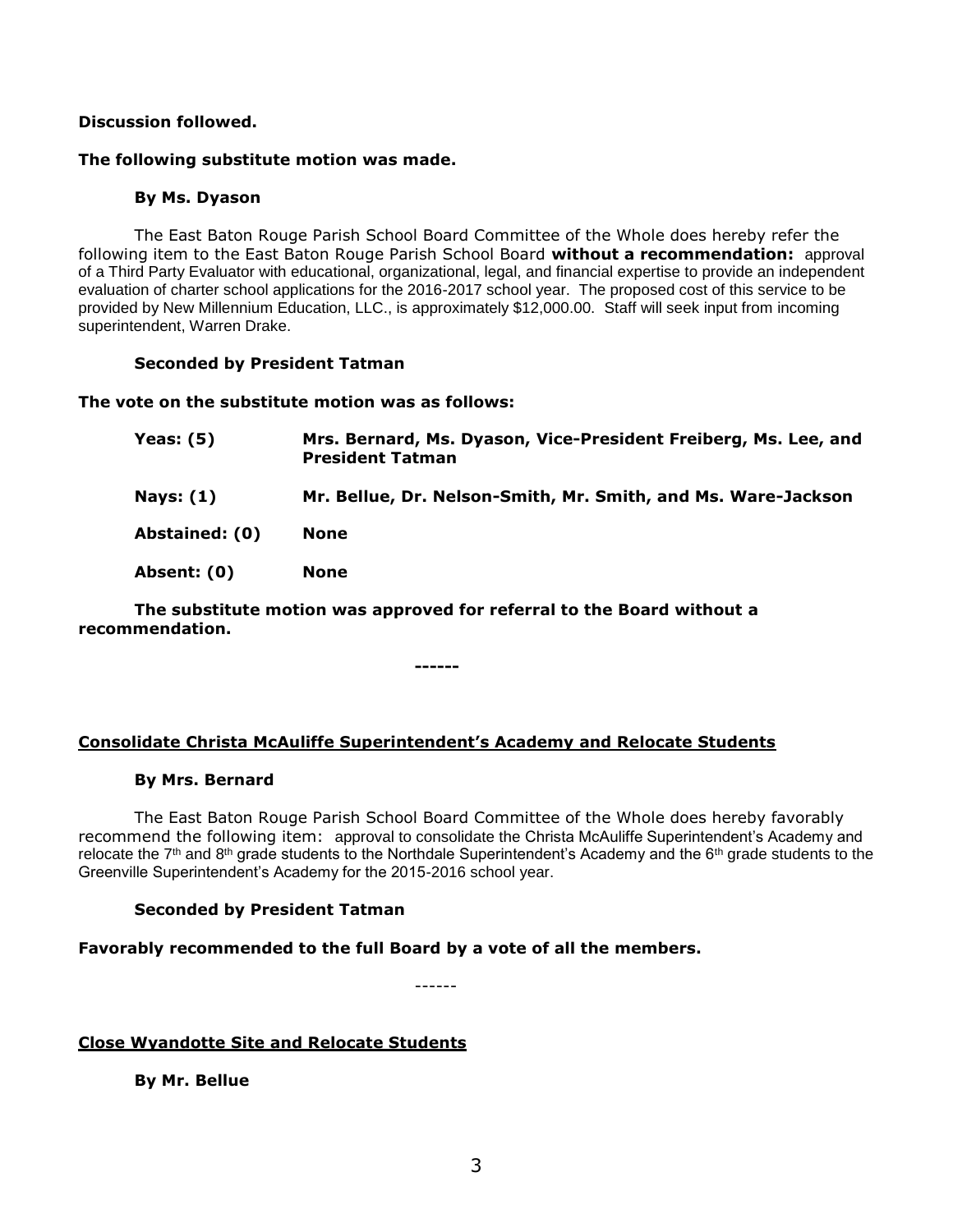The East Baton Rouge Parish School Board Committee of the Whole does hereby favorably recommend the following item: approval to close and demolish the Wyandotte site, relocate the Greenville Alternative at Wyandotte students to the Beechwood Superintendent's Academy site, and consolidate the Beechwood Superintendent's Academy students with the Greenville Superintendent's Academy for the 2015-2016 school year.

# **Seconded by Ms. Dyason**

## **Discussion followed.**

## **The following substitute motion was made.**

## **By Ms. Ware-Jackson**

The East Baton Rouge Parish School Board Committee of the Whole does hereby favorably recommend the following item: approval to close, but not demolish, the Wyandotte site and declare Wyandotte as a surplus property with a time-specific date to repurpose. It is also recommended that we consult with the Foundation for Historical Louisiana prior to moving forward and proceed with the movement of students as follows: relocate the Greenville Alternative at Wyandotte students to the Beechwood Superintendent's Academy site, and consolidate the Beechwood Superintendent's Academy students with the Greenville Superintendent's Academy for the 2015-2016 school year.

## **Seconded by Mr. Smith**

## **Discussion continued.**

## **The following "friendly amendment" was offered by Ms. Dyason and accepted by the originator and seconder.**

The East Baton Rouge Parish School Board Committee of the Whole does hereby favorably recommend the following item: approval to close, but not demolish, the Wyandotte site and declare Wyandotte as a surplus property, have the property appraised and put out for public bid within a timeframe of 120 days. It is also recommended that we consult with the Foundation for Historical Louisiana prior to moving forward and proceed with the movement of students as follows: relocate the Greenville Alternative at Wyandotte students to the Beechwood Superintendent's Academy site, and consolidate the Beechwood Superintendent's Academy students with the Greenville Superintendent's Academy for the 2015-2016 school year.

# **Favorably recommended to the full Board by a vote of all the members.**

**------**

# **Revised 2014-2015 General Fund Budget**

### **By Mrs. Bernard**

The East Baton Rouge Parish School Board Committee of the Whole does hereby favorably recommend the following item: approval of the Revised 2014-2015 General Fund Budget for the East Baton Rouge Parish School System.

# **Seconded by Mr. Smith**

# **Favorably recommended to the full Board by a vote of all the members.**